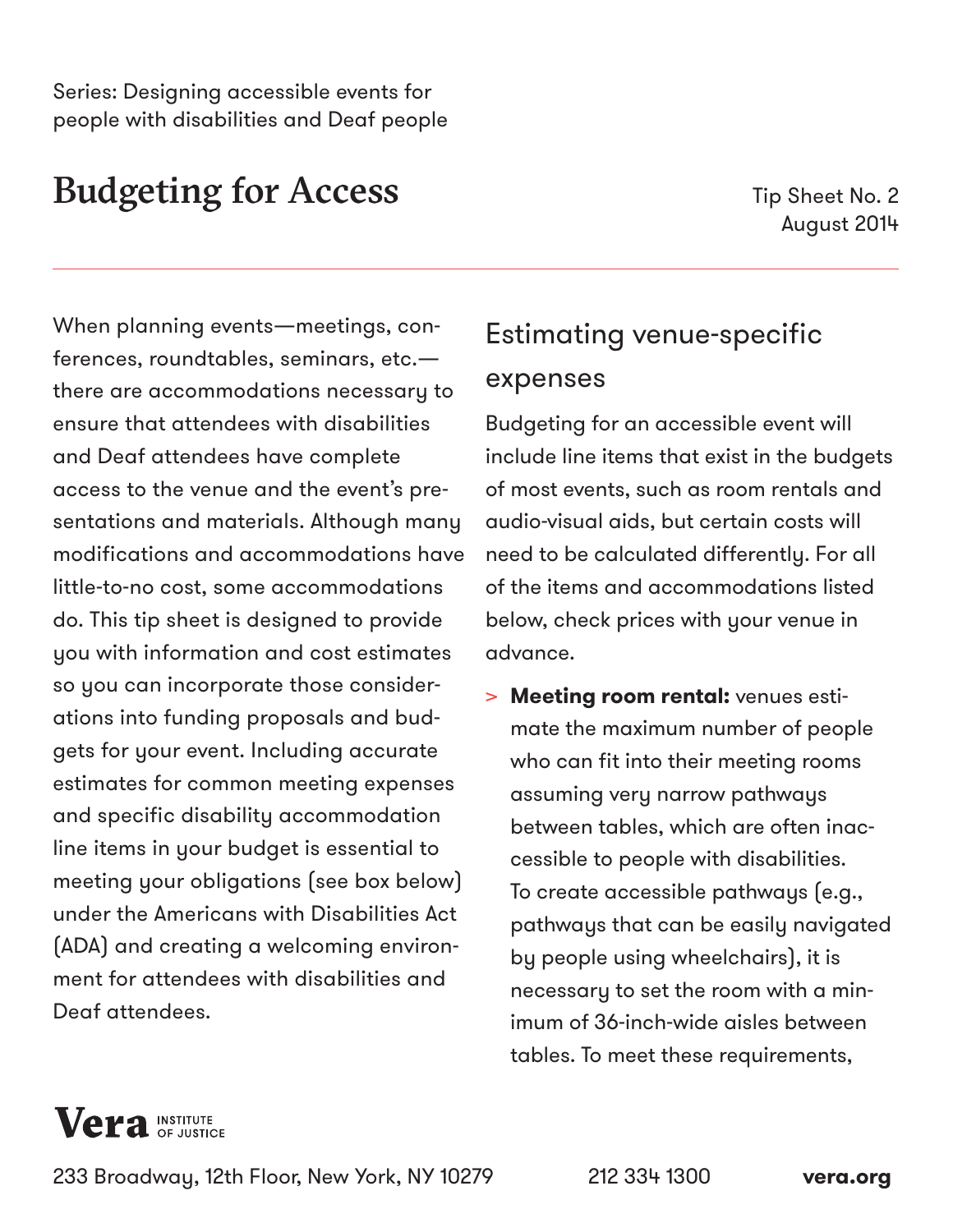### **Federal legal requirements: the Americans with Disabilities Act (ADA)**

Title III of the Americans with Disabilities Act requires any business or organization to make all of its services available to people with a disability.

Title III also requires public and private entities to provide appropriate auxiliary aids and services where necessary to ensure that people with speech,

hearing, and vision disabilities understand what is said or written and can communicate effectively.

Section 504 of the Rehabilitation Act prohibits organizations that receive federal funding from excluding people on the basis of disability or denying them an equal opportunity to receive program benefits and services.

you should secure meeting space that, according to the hotel, can accommodate 30 percent more people than you anticipate attending. A larger room may cost more so you will need to



Always have the venue provide you with a diagram of the space using **36-inch-wide aisles** to ensure the space they are proposing will work for your needs.

account for this additional expense in your room rental calculations. Room rental expenses vary greatly. You may be able to negotiate for free meeting

space, or you may pay a premium per room per day. Factors that affect your room rental costs include the number of rooms, size of rooms, number of days the space is needed, and other expenses you have committed to at your venue. Room rental costs range anywhere from \$0 to \$1,500+ per meeting room per day.

> **Stage and ramp:** If you are holding your meeting in a large space, you should ensure that everyone in attendance has a clear line of sight to your presenters, presentations, and interpreters. If you have a stage, you will need a ramp to ensure that people with disabilities affecting their mobility can access it. While hotels generally offer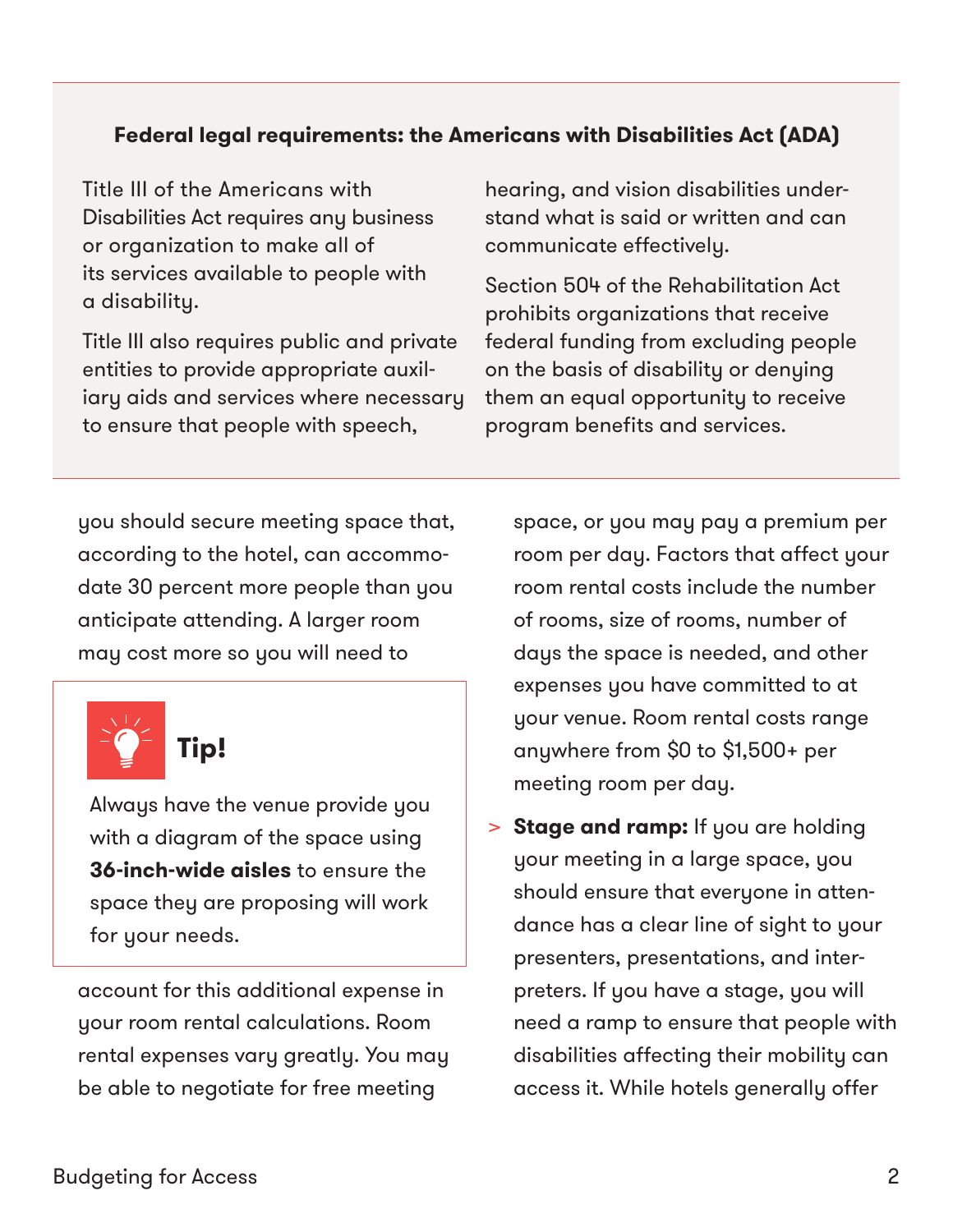these at no cost, should you be holding an event at a retreat center, you may have to rent a ramp to the stage that meets ADA requirements. The cost for



To save on costs, if your venue does not have an ADA ramp available, suggest they borrow one from another venue.

the stage and ramp vary so you should request a price list from potential venues or rental companies prior to contracting with your venue. You will also need to ensure that any ramps meet ADA requirements, including being of adequate width (36 inches), having an appropriate slope (no more than one inch in height for every 12 inches in length), and handrails.

> **Audio-visual aids:** Presenters and their presentations need to be easily seen and heard to ensure that all attendees have the same access to the information being shared.

Microphones ensure that everyone, especially people who are hard of hearing and may be using assistive listening devices, can hear the

information presented at your event. In addition, microphones ensure that American Sign Language (ASL) interpreters can dedicate their full attention to interpretation without straining to hear. The number of microphones needed for your event depends on the size of the room and the format of the event. At a minimum, you should budget for one to be used by the speakers and one to be used by audience members if there will be discussion or questions and answers. While the costs of microphones vary considerably from venue to venue, the average cost per wireless microphone varies from \$150 to \$300 per day. In addition, if using microphones, you will incur additional expenses for a sound system (the costs of which can vary widely depending on the amount of equipment needed and the quality of equipment used) and, possibly, tech support.

Tripod screens are commonly used at events to show PowerPoint presentations, videos, or broadcasts of the event. Multiple screens may be needed to ensure that all attendees—especially those using wheelchairs who may have limited mobility and Deaf and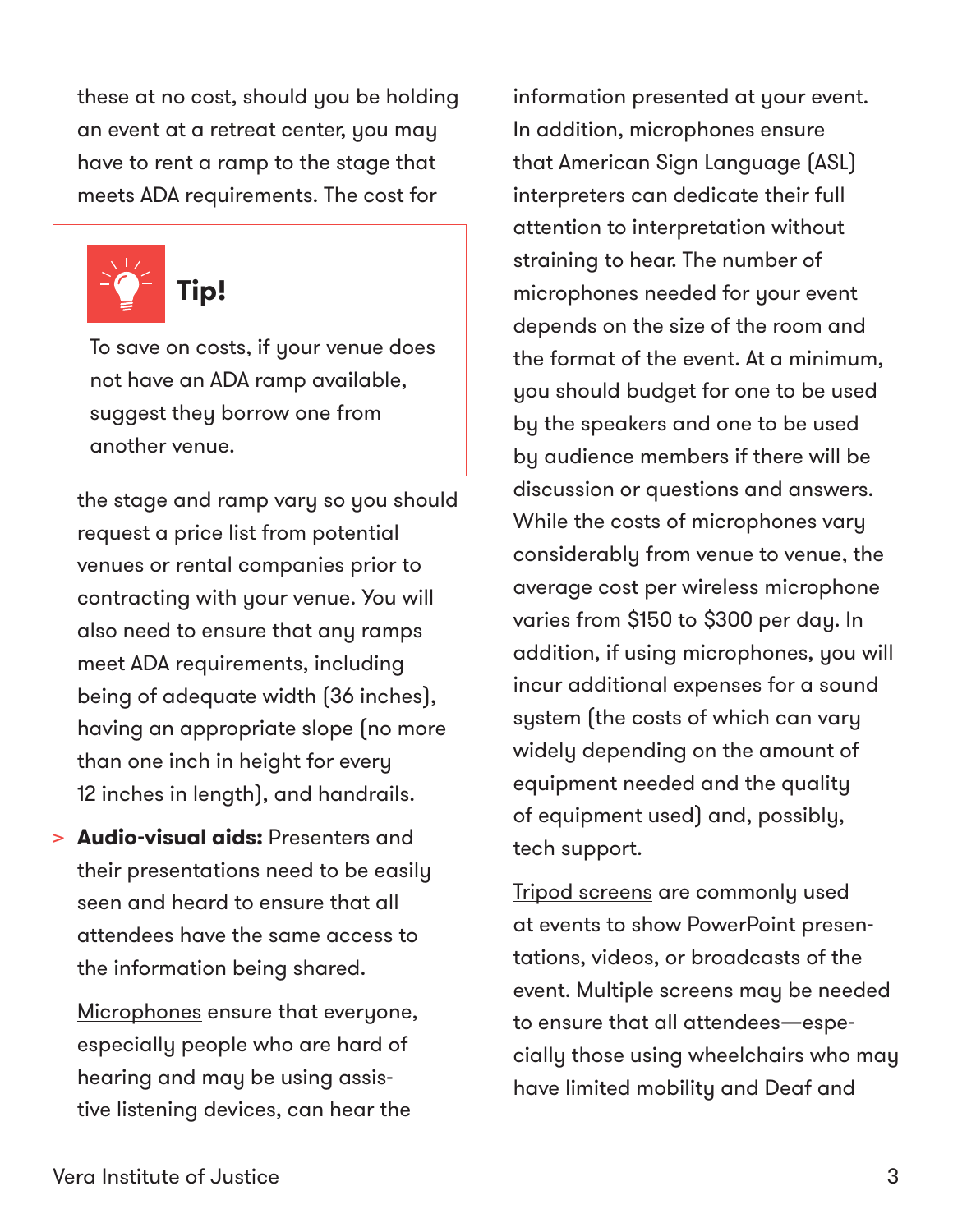hard of hearing attendees who rely heavily on sight—have a clear line of sight. These screens can cost anywhere from \$150 per day for a five foot by five foot screen (not including a projector) to \$1,350 per day for a 7.5-by-10-foot screen (including projector) at a hotel.

Pipe and drape background—a typically solid-colored fabric used to create a backdrop to a stage—should be considered if a significant portion of your event is occurring on a stage with extremely busy walls behind it (i.e., patterned or decorated with bright colors). Busy walls can be distractions for Deaf people and can cause eyestrain. Average cost for draping is \$150 per panel, but the cost is heavily dependent on the venue and will vary depending upon how many panels you need.

> **Postage and delivery:** An attendee may request to receive meeting materials in advance of your event. This would include anything that will be disseminated on-site at your event. You should send meeting materials to ASL interpreters in advance of your event to give them time to familiarize themselves with the core content of the event, including participants' names and any

specialized language that will be used. Unless you are sending these materials electronically, your budget should include additional money to cover copying and shipping costs. Costs for shipping vary greatly depending on your provider and how quickly you need to have materials arrive at their destination.

> **Service animal relief area:** service animals assist people with a wide range of disabilities, including sensory and mobility limitations. Because you cannot ask participants if they will be traveling with a service animal, you need to proactively ensure that there is a designated service animal relief area on the venue's property for every event. This can be a grassy area that exists already (in which case there should be no charge) or the venue may have to create a space (in which case you may incur a charge). You will need to work closely with the hotel to determine where the space will be. Additionally, you will need to advertise the location of the service animal relief area in your program and materials, and with appropriate signage.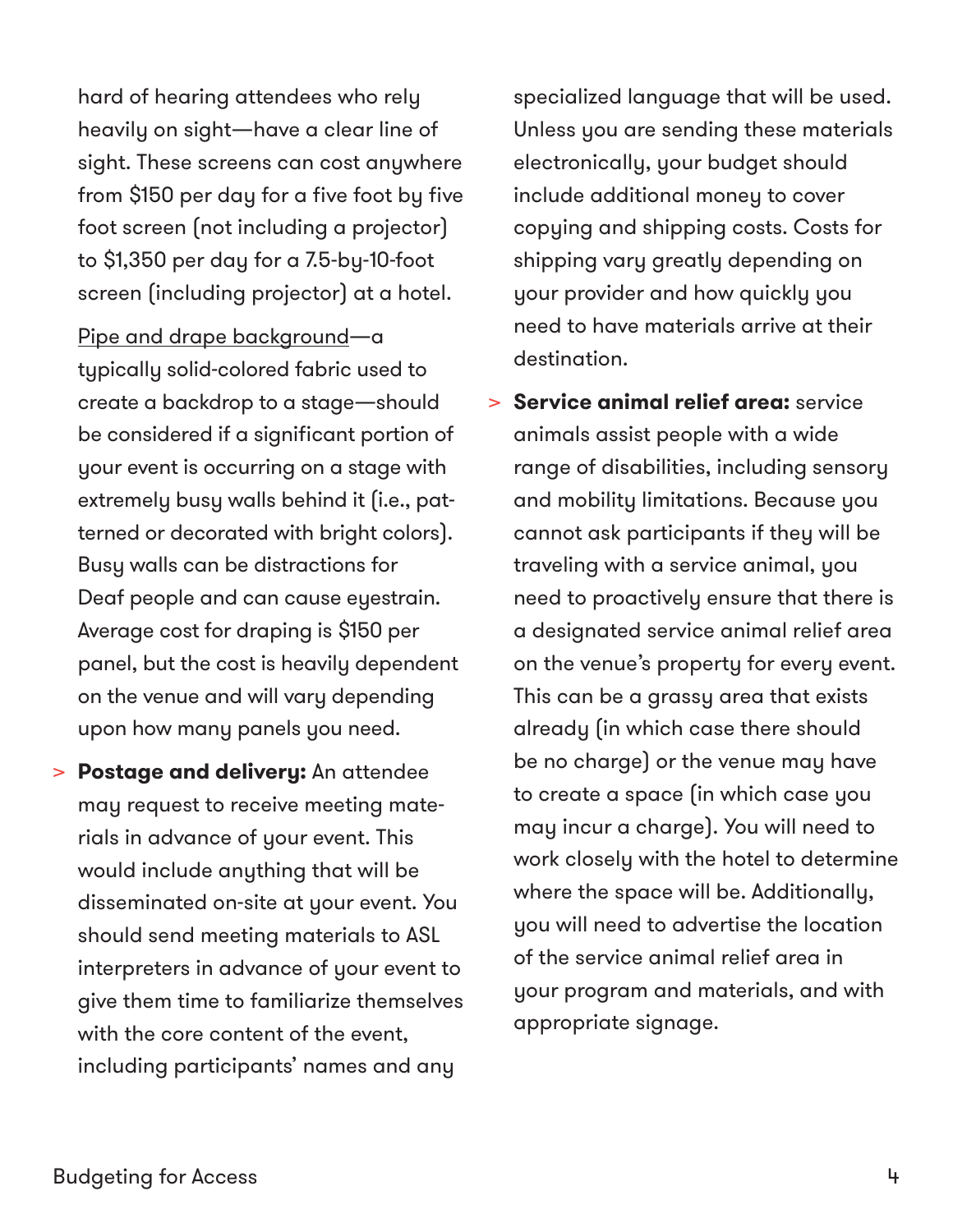# Budgeting for individual accommodations

While the items listed in the previous section are common event-related expenses, the following is a list of accommodations that may be requested by individual attendees.

- > **ASL interpreters:** Qualified ASL interpreters provide translation between ASL and spoken English. ASL has its own grammar and sentence structure and is the primary language used by Deaf individuals. The average cost for an ASL interpreter is between \$55 and \$65 per hour, with a minimum of two interpreters required in a team-interpreting format.
- > **Assistive listening devices (ALDs)** help individuals separate the sounds they want to hear from background noise and are available for personal and group use. Some ALDs are designed to be used with hearing aids or cochlear implants, while others are designed to be used alone. If an ALD is used in conjunction with a hearing aid, it may require a telecoil (T-switch). Costs for telecoils range from \$50 to \$170+.

Personal ALDs have separate tone and volume controls and may be

configured to work with more than one speaker. The most common devices are wired, like the Pocket Talker. Similar in purpose is the wireless—and more flexible—Personal Frequency Modulation System. Event organizers can purchase or rent these items if the individual does not own one him/herself. The purchase cost ranges from \$150 to \$800.

Group ALDs are preferable when there are several people with hearing loss in a group. The primary advantage is that multiple people can benefit from these systems, though they are expensive and not as portable as single-user devices. Costs for group ALDs range from \$500 to \$1500 depending upon the number of receivers, headphones, etc.

> **Certified Deaf Interpreters (CDIs)** are individuals who are Deaf or hard of hearing who have been certified as interpreters by the Registry of Interpreters for the Deaf. CDIs may have specialized training in gesture, mime, props, drawings, and other tools. A CDI may be needed when an interpreter who is hearing does not meet a Deaf attendee's communication needs. The average cost for a CDI is between \$55 and \$65 per hour.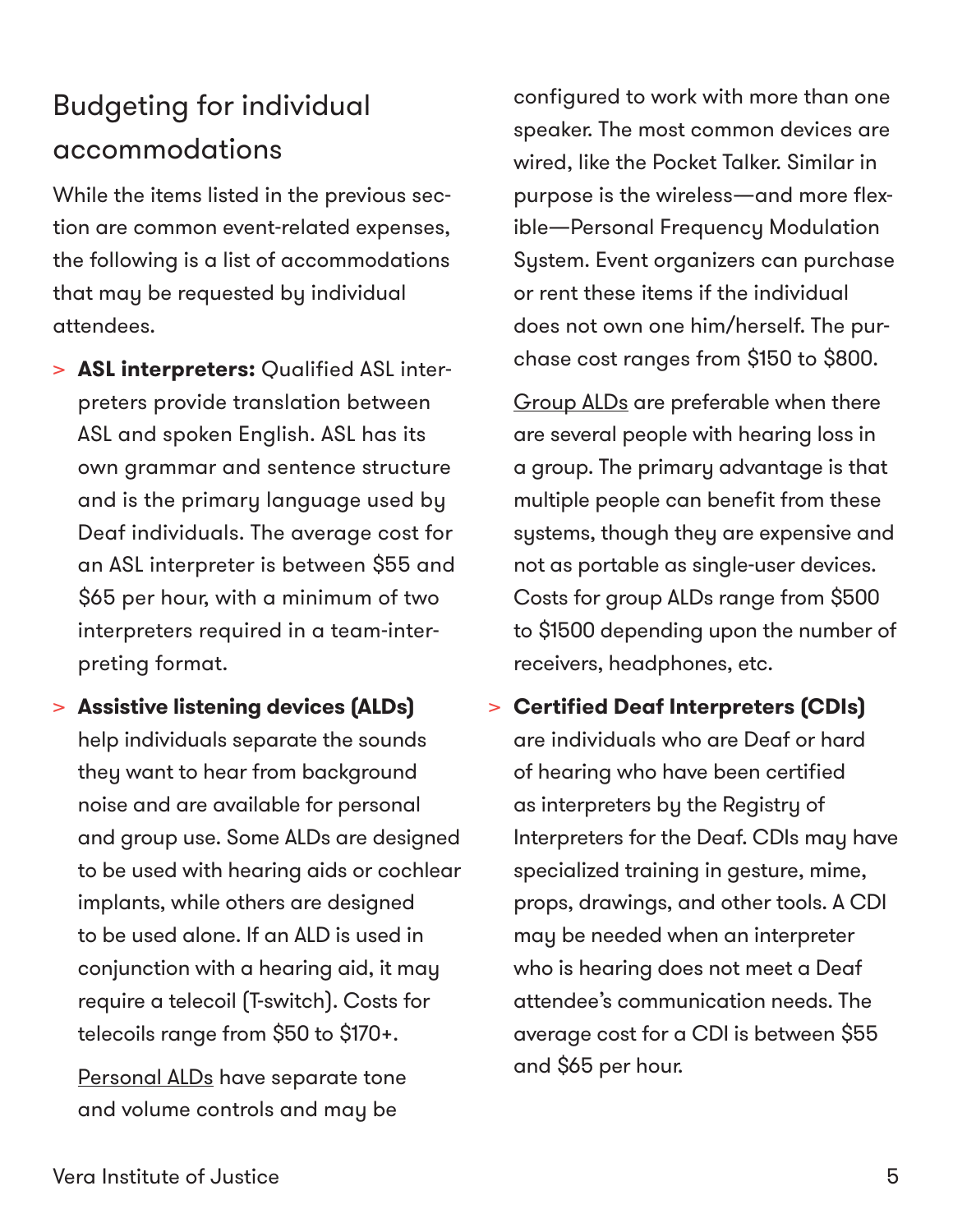> **Communication Access Real-Time Translation (CART)** is the instantaneous, word-for-word translation of spoken language into text which is displayed in various forms. English text is produced with less than a twosecond delay. An accommodation for a variety of disabilities, the CART writer transcribes what is heard into text that can displayed on a computer screen for an individual or on a larger display for the entire audience. The cost for CART service varies but on average runs between \$120 and \$160 per hour.



If there are no CART providers in your event city or surrounding area, CART services can be provided remotely via a telephone, Internet connection, and a laptop computer.

> **C-Print** is a speech-to-text system developed at the National Technical Institute for the Deaf for individuals who are Deaf, hard of hearing, or have disabilities that affect their concentration and attention. A typist—called a C-Print captionist—listens and simultaneously types an interpretation of the meeting content (including comments made by others) onto a laptop computer, which is transmitted to the consumer's laptop. A printed transcript and notes are available via email. The C-print captionist receives between \$16 and \$22 per hour.



If you are hosting an event and need more Deaf kits than the hotel has on hand, suggest that the hotel borrow additional kits from other properties in the area.

> **Deaf kits:** Hotels offer kits to individuals who are Deaf or hard of hearing that generally include a text telephone (a device—commonly known as a TTY—that allows the user to communicate through typed messages instead of talking and listening), telephone handset amplifier, visual smoke detector, multifunctioning alert system (telephone, doorbell, alarm clock, sound monitor) and other items. Hotels generally offer these at no cost to the guest. If you need to purchase a Deaf kit, the cost ranges from \$400 to \$700.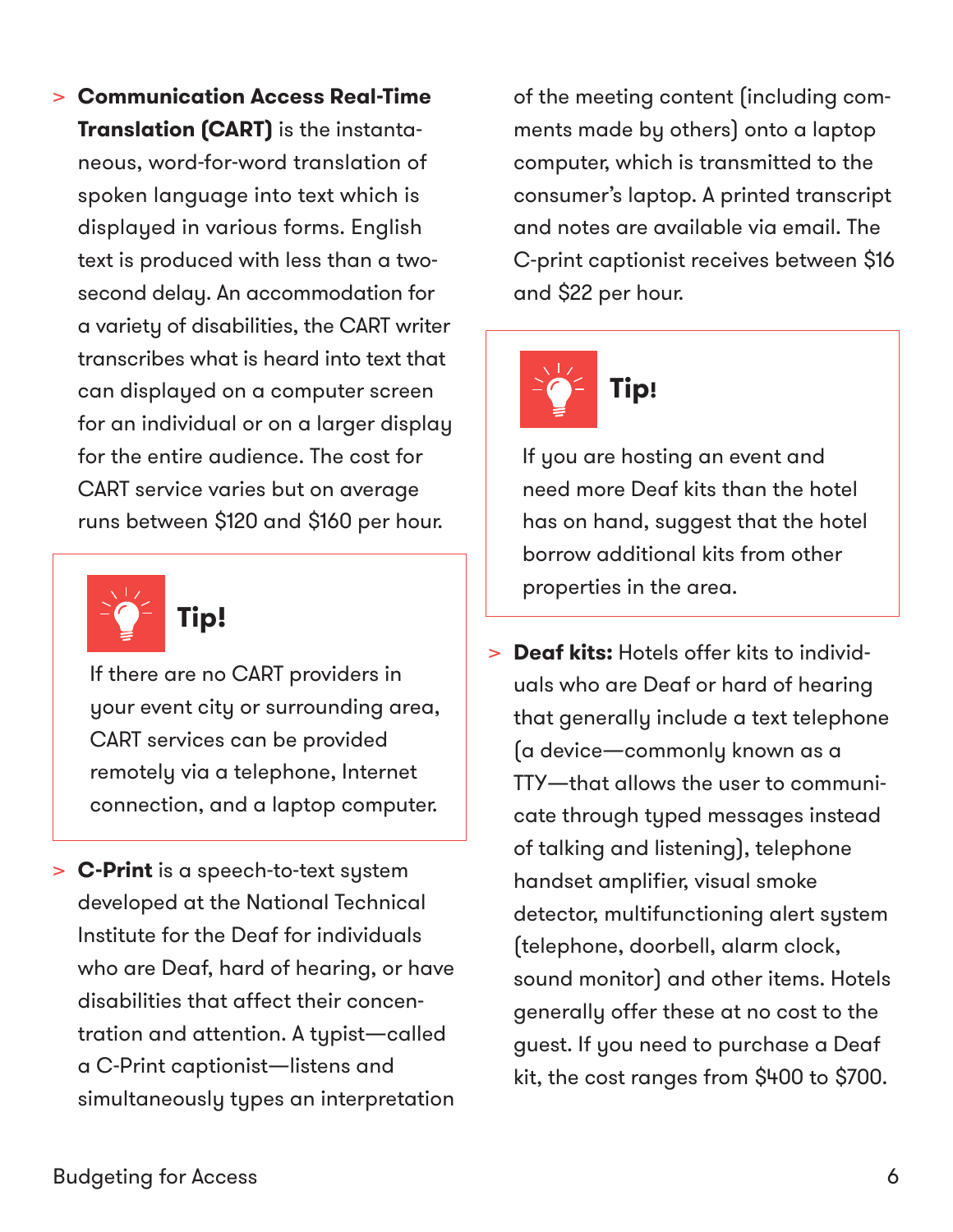### > **Material in alternate formats:**

People who are blind or have low vision, those with cognitive disabilities, and others may need the material you are offering to be made available in alternate formats.

Audio tapes offer a spoken version of the written material to individuals who are blind or have low vision and some people with cognitive disabilities. Audio cassette recordings cost an average of 25 cents per page and if making a digital audio recording, the cost climbs to 50 cents per page plus an additional \$12 per digital cartridge.

CDs/USB flash drives provide individuals who are blind or have low vision with an electronic version of all written materials which they can access using screen readers. These can be created in-house for small quantities or outsourced for larger orders. Costs for CDs vary depending upon size. On average, you can purchase 100 CDs for \$20. Costs for a 1GB USB flash drive average around \$6 each when purchased in bulk. Costs will vary depending upon the style, size, any customizations such as logos, and quantity ordered.



If you receive a request for materials in large print, be sure to let the hotel know so they can create menus and other materials in large print.

Large print is defined as print that is at least 16 points in size and is made available to accommodate people with low vision. Large print can be done in-house by changing the font of the document being offered or it may be out-sourced, in which case the cost would vary. When creating documents in large print in-house, costs would include staff time and any special materials needed, for example, paper in larger than standard sizes.

Plain language is a clear and succinct way of writing designed to ensure that the reader understands the material quickly and completely. Creating material in plain language can often be done in-house or out-sourced to providers that specialize in editing material. Hiring a plain language consultant can cost an average of \$450 to \$650 per day.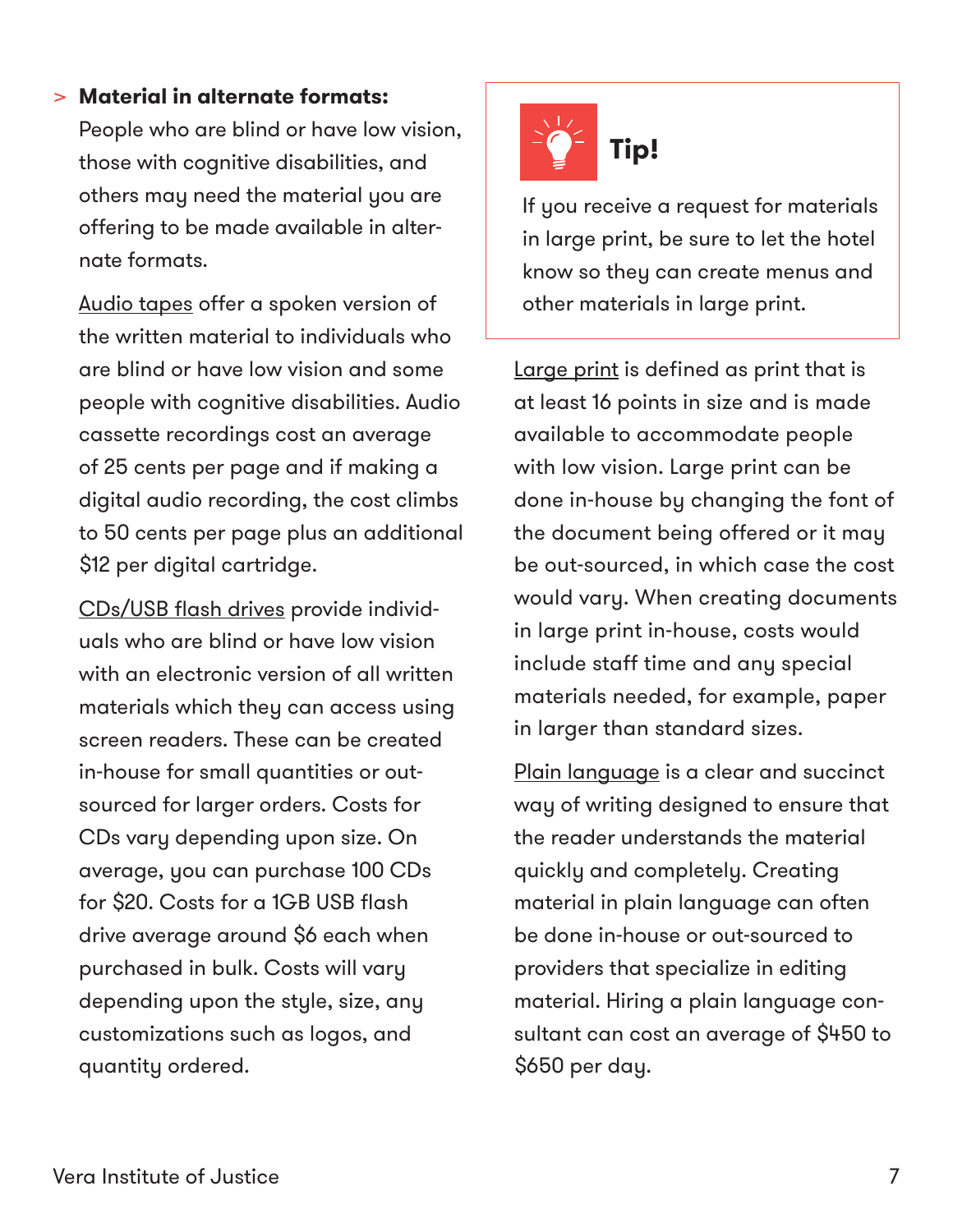### > **Personal care attendants (PCAs)**—

also known as caregivers, personal care assistants, patient care assistants, personal support workers, and home care aides—are people hired to help persons with disabilities with their daily activities, such as bathing, eating, etc. If you have a presenter who uses a PCA, you will need to include the PCA's

travel, lodging, per diem, and if negotiated, their hourly rate. Whether or not you will need to pay for the PCA's time depends on individual circumstances. You will need to include the PCA in your count of attendees for any meals and materials. Hourly rates for PCAs can vary from \$8 to \$16.